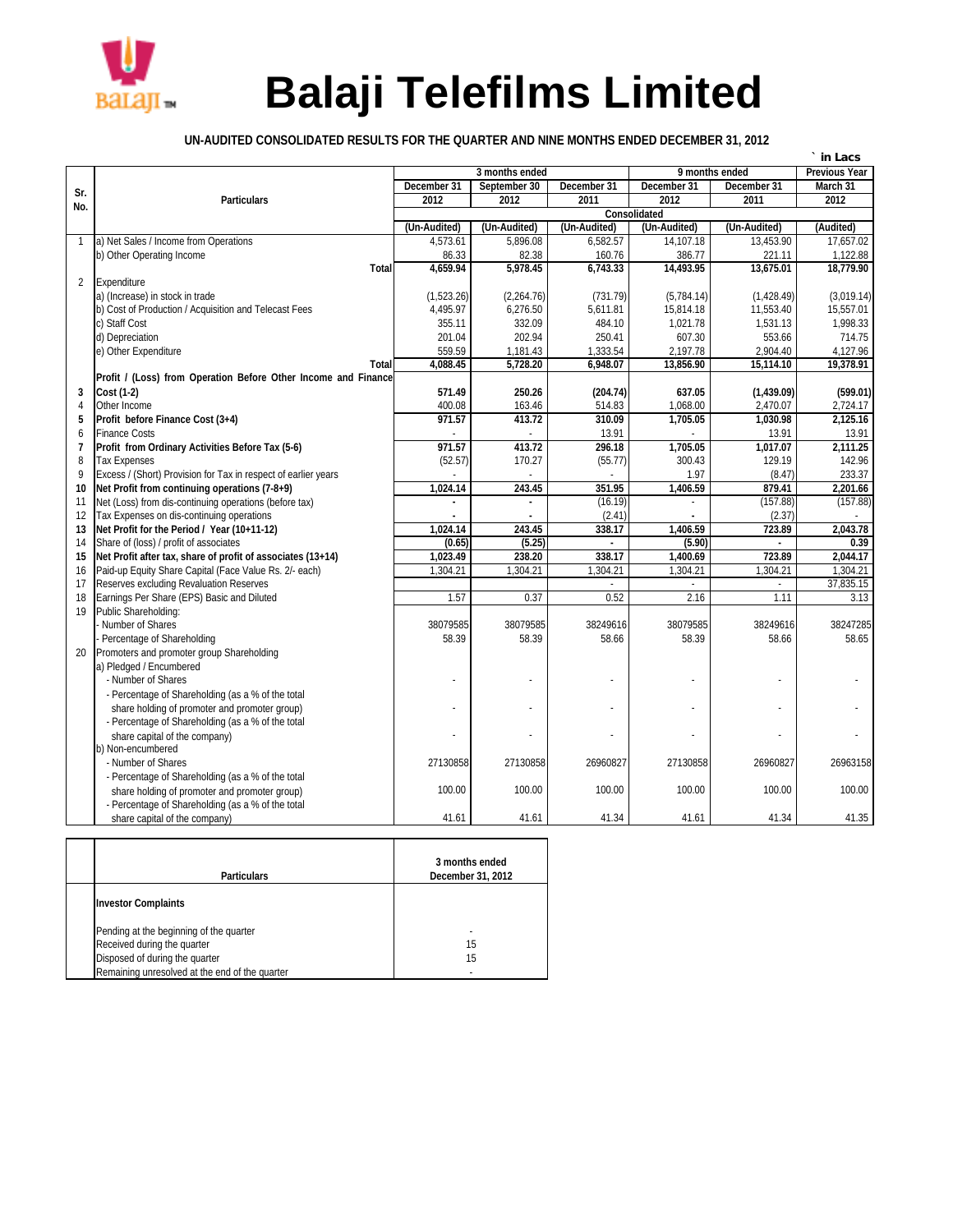| SEGMENT WISE REVENUE, RESULTS AND CAPITAL EMPLOYED<br>in Lacs |                                                            |                           |                     |              |                |                      |            |  |  |  |
|---------------------------------------------------------------|------------------------------------------------------------|---------------------------|---------------------|--------------|----------------|----------------------|------------|--|--|--|
|                                                               |                                                            |                           | 3 months ended      |              | 9 months ended | <b>Previous Year</b> |            |  |  |  |
| Sr.                                                           |                                                            | December 31               | September 30        | December 31  | December 31    | December 31          | March 31   |  |  |  |
| No.                                                           | <b>Particulars</b>                                         | 2012                      | 2012                | 2011         | 2012           | 2011                 | 2012       |  |  |  |
|                                                               |                                                            |                           | <b>Consolidated</b> |              |                |                      |            |  |  |  |
|                                                               |                                                            | (Un-Audited)              | (Un-Audited)        | (Un-Audited) | (Un-Audited)   | (Un-Audited)         | (Audited)  |  |  |  |
|                                                               | Segment Revenue                                            |                           |                     |              |                |                      |            |  |  |  |
|                                                               | a) Commissioned Programs                                   | 3.247.58                  | 3.350.68            | 2.797.05     | 9.947.89       | 7.827.82             | 10,369.42  |  |  |  |
|                                                               | b) Sponsored Programs                                      |                           | 131.84              | 308.24       | 374.69         | 1.191.13             | 1,431.98   |  |  |  |
|                                                               | c) Films                                                   | 1,327.83                  | 2,446.31            | 3,472.91     | 3,818.36       | 4,427.14             | 5,845.50   |  |  |  |
|                                                               | Total                                                      | 4,575.41                  | 5,928.82            | 6,578.20     | 14,140.94      | 13,446.09            | 17,646.90  |  |  |  |
|                                                               | Less: Inter Segment Revenue                                |                           |                     |              |                |                      |            |  |  |  |
|                                                               | <b>Total Net Sales/Income from Operations</b>              | 4,575.41                  | 5,928.82            | 6,578.20     | 14,140.94      | 13,446.09            | 17,646.90  |  |  |  |
| $\overline{2}$                                                | <b>Segment Results</b>                                     |                           |                     |              |                |                      |            |  |  |  |
|                                                               | Profit Before Tax and Interest from each Segment           |                           |                     |              |                |                      |            |  |  |  |
|                                                               | a) Commissioned Programs (includes other operating income) | 545.78                    | 372.04              | 365.34       | 1,486.66       | 865.81               | 1,337.68   |  |  |  |
|                                                               | b) Sponsored Programs                                      | (18.30)                   | (85.79)             | (10.11)      | (177.70)       | 145.32               | 18.46      |  |  |  |
|                                                               | c) Films                                                   | 595.13                    | 384.91              | 225.84       | 740.38         | (282.97)             | 882.78     |  |  |  |
|                                                               | <b>Total</b>                                               | 1,122.61                  | 671.16              | 581.07       | 2,049.34       | 728.16               | 2,238.92   |  |  |  |
|                                                               | Less: (i) Interest                                         |                           |                     |              |                |                      | 13.91      |  |  |  |
|                                                               | (ii) Other Unallocable Expenditure                         | 562.66                    | 416.42              | 1.009.41     | 1.419.71       | 2.934.81             | 3.911.93   |  |  |  |
|                                                               | (iii) Unallocable Income                                   | (411.62)                  | (158.98)            | (708.33)     | (1,075.42)     | (3,065.84)           | (3,640.29) |  |  |  |
|                                                               | <b>Total Profit before tax</b>                             | 971.57                    | 413.72              | 279.99       | 1,705.05       | 859.19               | 1,953.37   |  |  |  |
| 3                                                             | Capital Employed                                           |                           |                     |              |                |                      |            |  |  |  |
|                                                               | (Segment Assets - Segment Liabilities)                     |                           |                     |              |                |                      |            |  |  |  |
|                                                               | a) Commissioned Programs                                   | 4.759.57                  | 4.577.43            | 5,017.77     | 4,759.57       | 5,017.77             | 4,774.41   |  |  |  |
|                                                               | b) Sponsored Programs                                      | 95.15                     | 192.32              | 477.04       | 95.15          | 477.04               | 516.18     |  |  |  |
|                                                               | c) Films                                                   | 12,981.80                 | 6,677.91            | 4,230.28     | 12,981.80      | 4,230.28             | 5,435.55   |  |  |  |
|                                                               | d) Unallocable                                             | 22,703.15                 | 28,068.51           | 28,245.57    | 22,703.15      | 28,245.57            | 28,413.22  |  |  |  |
|                                                               |                                                            | 40,539.67<br><b>Total</b> | 39.516.17           | 37,970.66    | 40,539.67      | 37,970.66            | 39,139.36  |  |  |  |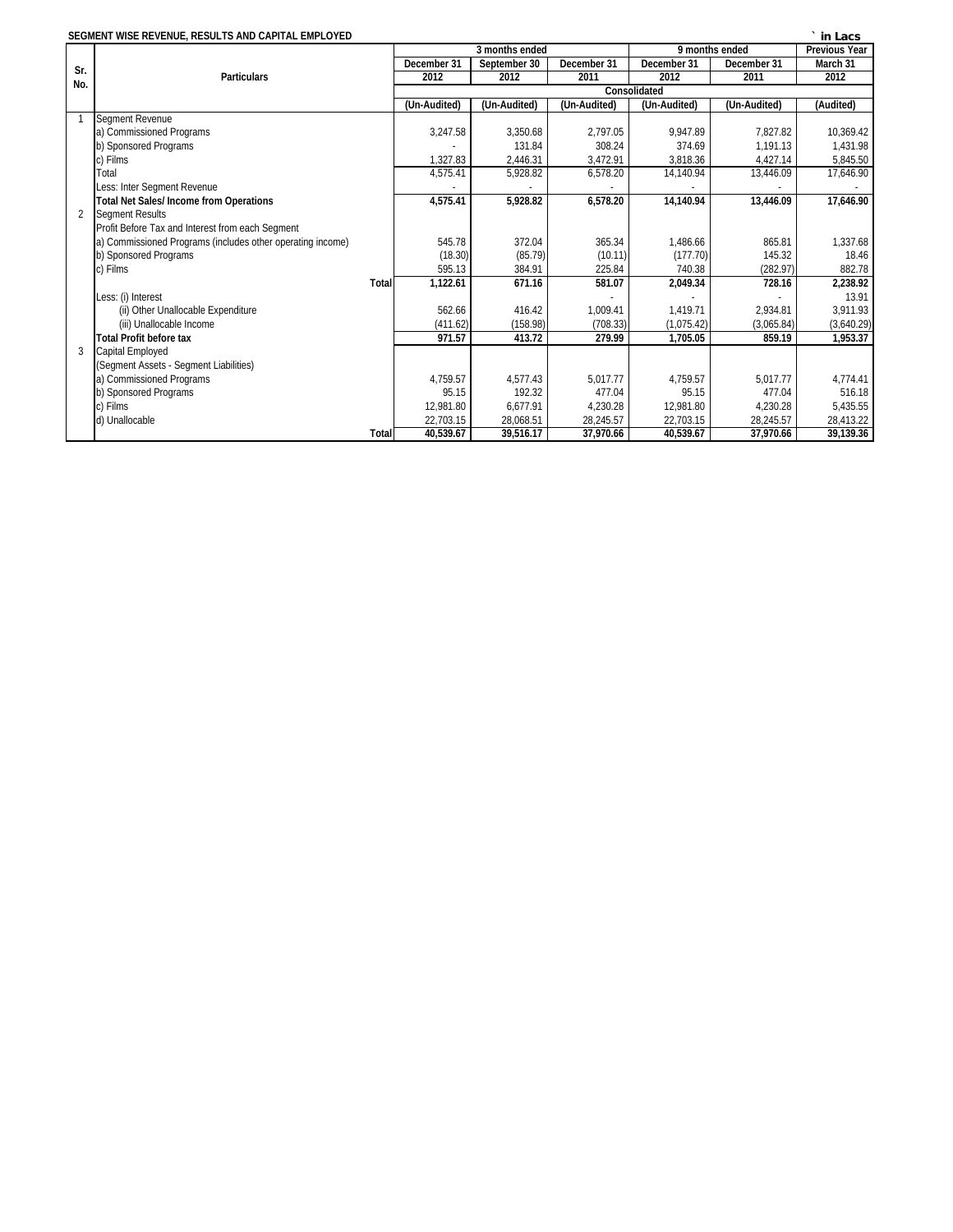## Notes:

- 1. The consolidated financial results of Balaji Telefilms Limited (the Company) have been prepared in accordance with Accounting Standard - 21 on "Consolidated Financial Statements". Financial results of the subsidiary company, Balaji Motion Pictures Limited and associate entities, IPB Capital Advisors LLP and Indus Balaji Education Capital Advisors LLP, have been consolidated with those of the Company.
- 2. During the previous year, the Company in accordance with the shareholders approval vide resolution passed through postal ballot has entered into binding business transfer agreements, to sell its Mobile and Education division for a consolidated sum of R 837.00 lacs on slump sale basis, based on fair value determined by an independent firm of Chartered Accountants. As per the terms of the agreements, the transactions would be effective on receipt of full consideration within a period not exceeding a period of 90 days from the date of the agreements. Accordingly, the net consideration of R 824.80 lacs has been accounted in the last quarter of the previous year as "other operating income".

| <b>Particulars</b>                     | 3 Months Ended December 31, 2012 |           |          | 3 Months Ended December 31, 2011 |                  |          | 9 Months Ended December 31, 2012 |                  |           | 9 Months Ended December 31, 2011 |           |           | Year Ended March 31, 2012 |                  |           |
|----------------------------------------|----------------------------------|-----------|----------|----------------------------------|------------------|----------|----------------------------------|------------------|-----------|----------------------------------|-----------|-----------|---------------------------|------------------|-----------|
|                                        | Continuina                       | Disconti- | Total    | Continuing Disconti              |                  | Total    | <b>Continuina</b>                | Disconti-        | Total     | Continuina                       | Disconti- | Total     | Continuina                | Disconti-        | Total     |
|                                        | Operation                        | nuing     |          | <b>Operation</b>                 | nuina            |          | Operation                        | nuina            |           | Operation                        | nuina     |           | Operation                 | nuing            |           |
|                                        |                                  | Operation |          |                                  | <b>Operation</b> |          |                                  | <b>Operation</b> |           |                                  | Operation |           |                           | <b>Operation</b> |           |
| Turnover (net)                         | 4.659.94                         |           | 4.659.94 | 6.743.33                         | 191.62           | 6.934.95 | 14.493.95                        |                  | 14.493.95 | 13.675.01                        | 661.97    | 14.336.98 | 18.779.90                 | 661.97           | 19.441.87 |
| Other Income                           | 400.08                           |           | 400.08   | 514.83                           |                  | 514.83   | 1.068.00                         |                  | 1.068.00  | 2.470.07                         | ٠         | 2.470.07  | 2.724.17                  |                  | 2.724.17  |
| <b>Total Income</b>                    | 5.060.02                         |           | 5.060.02 | 7,258.16                         | 191.62           | 7.449.77 | 15.561.95                        |                  | 15.561.95 | 16.145.08                        | 661.97    | 16,807.05 | 21.504.07                 | 661.97           | 22.166.04 |
| <b>Total Expenditure</b>               | 4.088.45                         |           | 4.088.45 | 6.961.99                         | 207.80           | 7.169.79 | 13.856.90                        |                  | 13.856.90 | 15.128.02                        | 819.85    | 15.947.87 | 19.392.82                 | 819.85           | 20,212.67 |
| Profit / (Loss) before tax             | 971.57                           |           | 971.57   | 296.17                           | (16.19)          | 279.99   | 1,705.05                         |                  | 1.705.05  | 1.017.06                         | (157.88)  | 859.18    | 2.111.25                  | (157.88)         | 1,953.37  |
| Provision for taxation                 | (52.57)                          |           | (52.57)  | (55.77                           | (2.41)           | (58.18)  | 298.46                           |                  | 298.46    | 137.66                           | (2.37)    | 135.29    | (90.41)                   |                  | (90.41)   |
| Share of (Loss) / profit of associates | (0.65)                           |           | (0.65)   |                                  |                  |          | (5.90)                           |                  | (5.90)    |                                  | ٠         |           | 0.39                      | ٠                | 0.39      |
| (Loss) / Profit after tax              | 1.023.49                         |           | 1.023.49 | 351.95                           | (13.78)          | 338.17   | 1.400.69                         |                  | 1.400.69  | 879.40                           | (155.51)  | 723.89    | 2.202.05                  | (157.88)         | 2.044.17  |

**` in Lacs**

The disclosures as required by AS 24, on consolidated basis are as under:

- 3. During the previous financial years, the Company had received demand notices from the Office of the Commissioner of Service Tax, Mumbai aggregating to R 9,245.00 lacs (excluding interest and penalty) pertaining to Service tax for the period from April 2006 to March 2010 on exports made to one of the customers of the Company. On appeal, the matter pertaining to the period from April 2006 to March 2008 was adjudicated in favour of the Company. The Commissioner has further filed an appeal against the adjudication with the Customs, Excise & Service Tax Appellate Tribunal. The matter is pending for hearing, including for the balance period from April 2008 to March 2010.
- 4. During the previous financial years, the Company had received notices of demand from the Department of Sales Tax, Government of Maharashtra, to the extent of R 17,107.87 lacs (including interest and penalty) pertaining to the years 2000 to 2004. The department has sought to tax the Sales revenue of the Company under the 'Commissioned Programs' category to Sales tax under the Bombay Sales Tax Act, 1959. The Company has appealed against the said order of the Sales Tax Officer to the Deputy Commissioner (Appeals) and the same is pending adjudication.
- 5. Un-audited financial results of Balaji Telefilms Limited (Standalone) : -

|                      |              | 3 months ended |              | 9 Months ended | <b>Previous Year</b><br>ended |           |  |  |  |  |
|----------------------|--------------|----------------|--------------|----------------|-------------------------------|-----------|--|--|--|--|
| <b>Particulars</b>   | December 31. | September 30   | December 31. | December 31,   | December 31.                  | March 31  |  |  |  |  |
|                      | 2012         | 2012           | 2011         | 2012           | 2011                          | 2012      |  |  |  |  |
|                      | Stand-alone  |                |              |                |                               |           |  |  |  |  |
|                      | (Un-Audited) | (Un-audited)   | (Un-audited) | (Un-Audited)   | (Un-Audited)                  | (Audited) |  |  |  |  |
| Total Revenue        | 3,332.41     | 3,565.78       | 3,265.68     | 10.676.49      | 9,243.73                      | 12,935.60 |  |  |  |  |
| Profit before Tax    | 376.44       | 28.82          | 70.32        | 964.67         | 1.300.03                      | 1,228.46  |  |  |  |  |
| Net Profit after Tax | 494.00       | (116.45)       | 112.31       | 816.20         | 1,006.86                      | 1,160.99  |  |  |  |  |